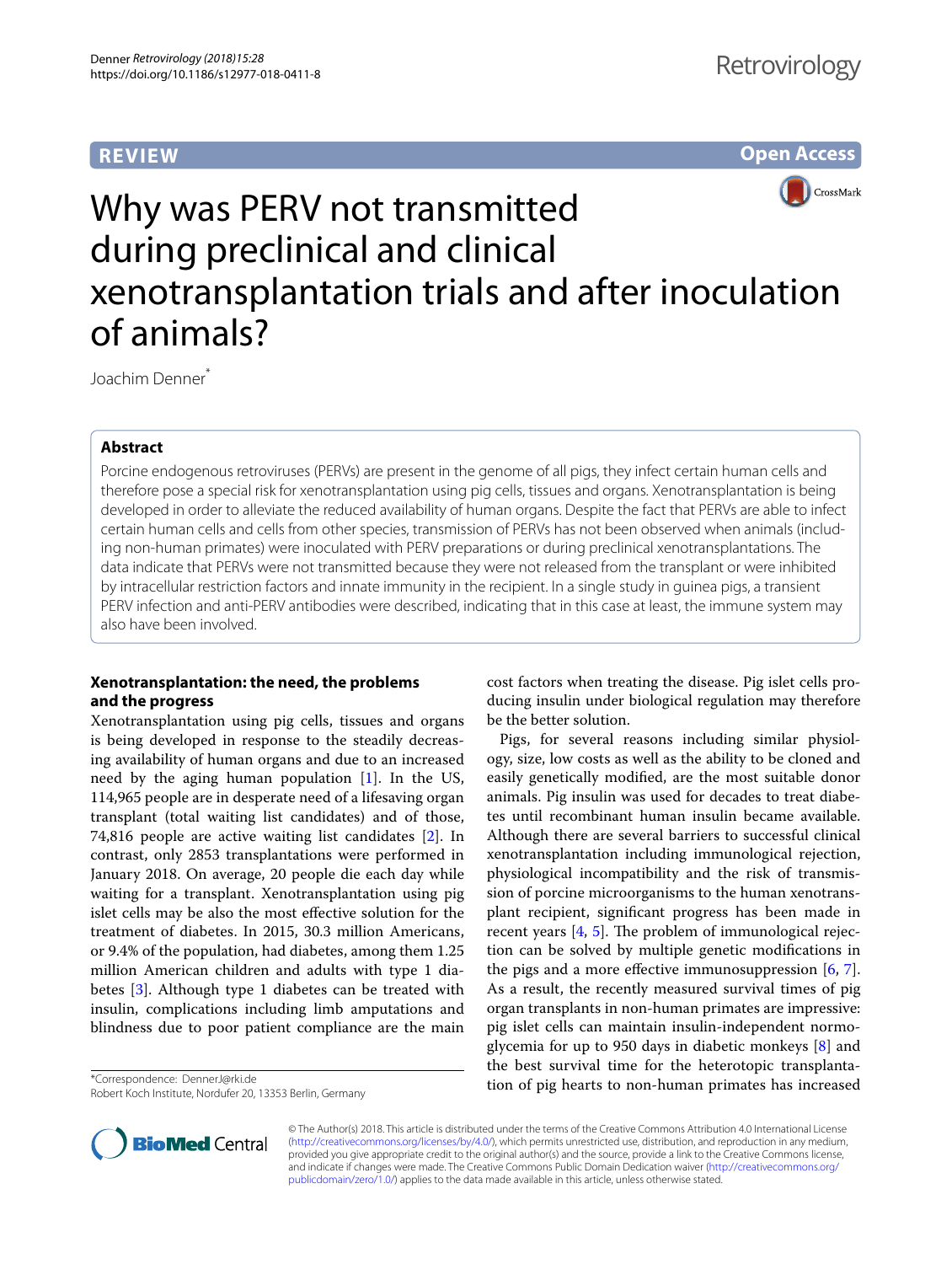to 945 days [[9\]](#page-6-1). Kidney transplantats have survived for 6-months  $[10-12]$  $[10-12]$  $[10-12]$  and a maximum survival of 90 days in orthotopic heart transplantation has been reported recently [[13\]](#page-6-4).

However, there is still the risk of transmission of porcine microorganisms to the human recipient. Some potentially zoonotic viruses have been well studied, and sensitive detection methods as well as elimination programs have been developed. Among these viruses are the porcine cytomegalovirus (PCMV, for review see [\[14](#page-6-5), [15\]](#page-6-6)), the hepatitis E virus (HEV, for review see [[16,](#page-6-7) [17\]](#page-6-8)), the porcine lymphotropic herpesviruses [\[18,](#page-6-9) [19](#page-6-10)] and the porcine circoviruses [[20,](#page-6-11) [21](#page-6-12)]. An analysis of the porcine virome revealed many other viruses [\[22](#page-6-13)]. PCMV was shown to reduce signifcantly the survival time of pig kidney transplants in non-human primates (NHP) [\[15](#page-6-6), [23,](#page-6-14) [24](#page-6-15)]. HEV is a well-known zoonotic virus which can be transmitted to humans by undercooked pork meal or contact with pigs. HEV induces chronic infections in immunosuppressed patients and severe liver diseases in patients with pre-existing liver failure [\[16,](#page-6-7) [17](#page-6-8)].

## **Porcine endogenous retroviruses (PERVs)**

Whereas most porcine viruses, bacteria and fungi can be eliminated by selection of negative animals, vaccination, treatment, early weaning, Caesarean delivery or embryo transfer, this is impossible in the case of PERVs [[25–](#page-6-16)[27](#page-6-17)]. PERV-A and PERV-B are integrated as DNA copies (proviruses) in the genome of all pigs and PERV-C is found in most but not all pigs [\[28](#page-6-18)]. PERV-A, -B, and -C are gammaretroviruses, the porcine endogenous betaretroviruses are not well studied [[29,](#page-6-19) [30\]](#page-6-20). PERV-A, -B, and -C are closely related to the murine leukaemia virus (MuLV), the feline leukaemia virus (FeLV) and the koala retrovirus (KoRV) [\[28](#page-6-18)]. The related MuLV, FeLV and KoRV like many other retroviruses induce tumours and immunodefciencies associated with opportunistic infections in the infected host (for review see [[31–](#page-6-21) [33\]](#page-6-22)). Therefore the transmission of PERV to the human xenotransplant recipient could result in tumours and/or an immunodefciency.

Pig cells can release virus particles able to infect cells from diferent species including humans (Table [1\)](#page-1-0) [[28](#page-6-18), [34](#page-6-23)[–46](#page-6-24)]. The number of PERV proviruses is different in diferent pig breeds, ranging from one to over a hundred (for review see  $[47]$  $[47]$ . There is evidence for de novo infections and/or transpositions of PERVs in the pig, leading to diferent copy numbers in diferent organs of an individual pig [[47\]](#page-6-25). In addition, recombinations between PERV-A and PERV-C have been described in pigs and such PERV-A/C recombinants are similar to PERV-A in their ability to infect human cells but were shown to have a higher replication rate compared with PERV-A [\[48](#page-6-26)]. PERVs-A/C were found integrated in somatic pig cells, but not in the germ line. PERV-C is an ecotropic virus infecting only pig cells.

## **Conditions of PERV infection in cell culture**

As mentioned above, PERV-A and PERV-B are polytropic viruses able to infect human cells and cells of other species (Table [1](#page-1-0)) [[28](#page-6-18), [34–](#page-6-23)[43](#page-6-27)]. To understand the risk posed by PERV it is important to analyse which cells can be infected and under which conditions and whether this infection is productive, e.g., whether the virus replicates in the infected cells.

Two multi-membrane-spanning receptors have been described for PERV-A in humans initially named human porcine endogenous retrovirus A receptor 1 and 2 (huPAR-1, huPAR-2) [\[49\]](#page-6-28). Two similar receptors were also found in pigs  $[49]$  $[49]$ . These were subsequently shown to be members of the human ribofavin transporter family, hRFT3 and hRFT1, respectively, although they have since been renamed and classifed as members of the solute carrier family 52A [\[50](#page-6-29)]: SLC52A1 corresponds to huPAR2 and SLC522 to huPAR1. Glycosylation of huPAR2 is not necessary for the PERV-A receptor function, but three cysteines play a critical role during infection [[51\]](#page-6-30).

<span id="page-1-0"></span>**Table 1 PERV infection experiments using cultured cells of diferent species**

| <b>Type of infection</b>                                             | <b>Species</b>                                                                                                 | <b>References</b>   |
|----------------------------------------------------------------------|----------------------------------------------------------------------------------------------------------------|---------------------|
| Productive infection with replication <sup>a</sup>                   | Immortalised human cells (e.g., 293 cells), cat, mink                                                          | $[28, 34 - 39]$     |
| Infection without replication <sup>b</sup>                           | Primary human cells (e.g., PBMCs <sup>d</sup> , PAEC), rhesus monkey, baboon, gorilla, chimpanzee <sup>d</sup> | $[28, 35, 37-43]$   |
| Absence of infection <sup>c</sup>                                    | Mouse, rat, rabbit, cotton rat, horse, pig-tailed macague, African green monkeys, cynomolgus<br>monkeys        | $[28, 38, 44 - 46]$ |
| <sup>a</sup> Release of more virus particles than used for infection |                                                                                                                |                     |

<sup>b</sup> Release of less virus particles than used for infection

 $c$  Absence of provirus integration

<sup>d</sup> Using human-adapted PERV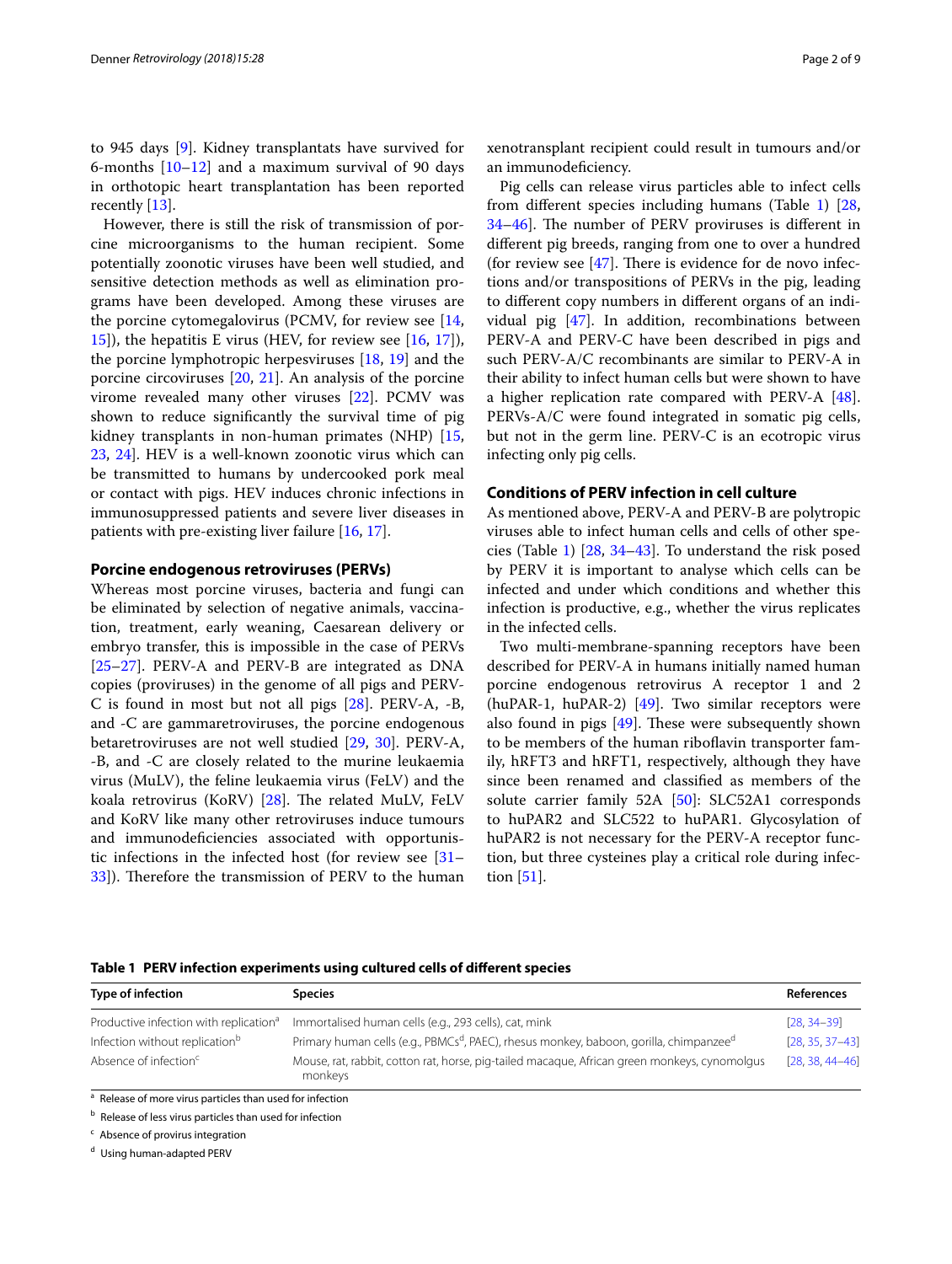HuPAR1 is fully functional as a viral receptor on human cells, but a variant receptor PAR1(109Ser-Leu) was found in NHP (baboons, rhesus monkeys, cynomolgus macaques), allowing only a limited infection [[49](#page-6-28), [52](#page-6-36)]. Although the receptor in African green monkeys is not diferent from the human receptor at position 109, PERV infection is still poor. The receptor in marmosets is also equal to that of humans but it is unknown whether it is functional  $[53]$  $[53]$ . The receptor on murine cells is also a variant and is not functional [[54\]](#page-6-38). In the case of rat cells the amount of the receptor on the cell surface is normally too low to facilitate infection, although copies increasing the receptor density by transfection rendered the cell permissive [[54](#page-6-38)]. Transgenic mice expressing the human PERV-A receptor huPAR2 have been generated and after inoculation with infectious supernatant, viral DNA, RNA, protein and virus particles were detected in their organs, indicating productive viral infection [\[55](#page-7-0)]. However, follow-up studies showing a pathogenic efect of PERV infection have been not published.

The absence of infection in some cells can therefore be easily explained by the absence of a functional receptor [[49,](#page-6-28) [52](#page-6-36), [54](#page-6-38)] or by a suboptimal density of the receptor on the cell surface [[54\]](#page-6-38). PERV-A and PERV-B easily infect human embryonic kidney 293 cells and this is a productive infection with the virus replicating and producing excess virus particles. Other human cells such as C8166, can also be infected, although it is unclear whether the infection is productive, i.e., whether virus particles were produced, because only provirus integration was demonstrated [[40](#page-6-39)]. 293 cells are immortalised cells which have been shown to express a reduced number of intracellular restriction factors such as the apolipoprotein B mRNA editing enzyme catalytic (APOBEC) protein family [\[56\]](#page-7-1). Since human primary cells contain functional restriction factors (see below) it was difficult to infect them with PERV. Infection of human PBMCs was only achieved, when human cell-adapted viruses were used [[57\]](#page-7-2). Human adapted viruses had been generated either from PERV-A/C recombinants isolated from pig lymphocytes or from PERV-A by serial passage on human 293 cells. Human cell-adapted viruses are characterised by an increased replication rate and genetic modifcations in the long terminal repeats [\[40](#page-6-39), [46](#page-6-24), [58](#page-7-3)]. Other human primary cells [endothelial cells, vascular fbroblast, mesangial cells and porcine aorta endothelial cells (PAEC)] were successfully infected with PERV released directly from PK-15 cells [[59](#page-7-4)], a pig kidney cell line producing low amounts of PERV particles. In that report it was shown that the infection was productive, as reverse transcriptase activity was observed in the supernatant of infected cells. Recently, infection of human umbilical vein endothelial cells (HUVEC) has been reported  $[60]$  $[60]$ , although in this

case it remains unclear whether this was a productive infection, or whether only the integrated provirus or even unintegrated proviral DNA was detected by PCR.

## **PERVs and cellular restriction factors**

As shown above, cellular restriction factors play an important role in preventing PERV infections. This is nicely demonstrated by the fact that 293 cells, which are most susceptible to PERV infection, do not express APOBEC3G. In contrast, primary cells expressing APOBEC3G and other restriction factors are difficult to infect [[57\]](#page-7-2). APOBEC proteins are cytidine deaminases that disrupt viral DNA during synthesis. These deaminases cause G-to-A hypermutation in nascent retroviral DNA strands during reverse transcription. PERV transmission from virus-producing pig PK-15 cells to human cells was signifcantly reduced when human APOBEC3G, but not the porcine APOBEC3G, was expressed in PK-15 cells  $[61]$  $[61]$ . This inhibition did not require the DNA deaminase activity of APOBEC3G. Other studies showed that both human and porcine APOBEC3 are inhibitors of PERV [\[62](#page-7-7)]. Porcine and human APOBEC3 (A3) could inhibit PERV replication, thereby reducing the risk of infection of human cells by PERV  $[63]$ . The replication of PERVs in cells co-expressing human APOBEC3 s was reduced by 60–90% compared with PERV-only control [\[64](#page-7-9)]. PERV-B is severely inhibited by huA3G and porcine A3Z2-Z3 (poA3F) and PERV-C infectivity was strongly inhibited by poA3Z2-Z3, which did not markedly reduce PERV-B infectivity [[65\]](#page-7-10). When in addition to APOBEC3G two other major classes of retroviral restriction factors, tetherin, and TRIM5α, were analysed, the antiviral activity of human tetherin was slightly weaker than that of human APOBEC3G ( $hA3G$ ) [ $66$ ]. A combination of tetherin and hA3G was more potent than each individual restriction factor. TRIM5a is a member of the tripartite motif (TRIM) protein family involved in diverse cellular processes. Although TRIM5a is highly efective in inhibiting HIV-1 and other retroviruses, PERV-A and PERV-A/C were insensitive to restriction by TRIM5a in feline cells expressing TRIM5a from humans, African green monkeys, rhesus macaques, squirrel monkeys, rab-bits or cattle [\[67](#page-7-12)]. Tetherin is a type I interferon-inducible molecule that blocks release of retroviruses from infected cells. Overexpression of either human or porcine tetherin on pig cells signifcantly reduced PERV production [\[68\]](#page-7-13). Another restriction factor inhibiting PERV infection of human cells is sterile alpha motif and histidine-aspartate domain 1 containing protein (SAMHD1), a cellular enzyme with phosphohydrolase activity, converting deoxynucleoside triphosphates (dNTPs) to inorganic phosphate (iPPP) and a 2′-deoxynucleoside (i.e., deoxynucleosides without a phosphate group). SAMHD1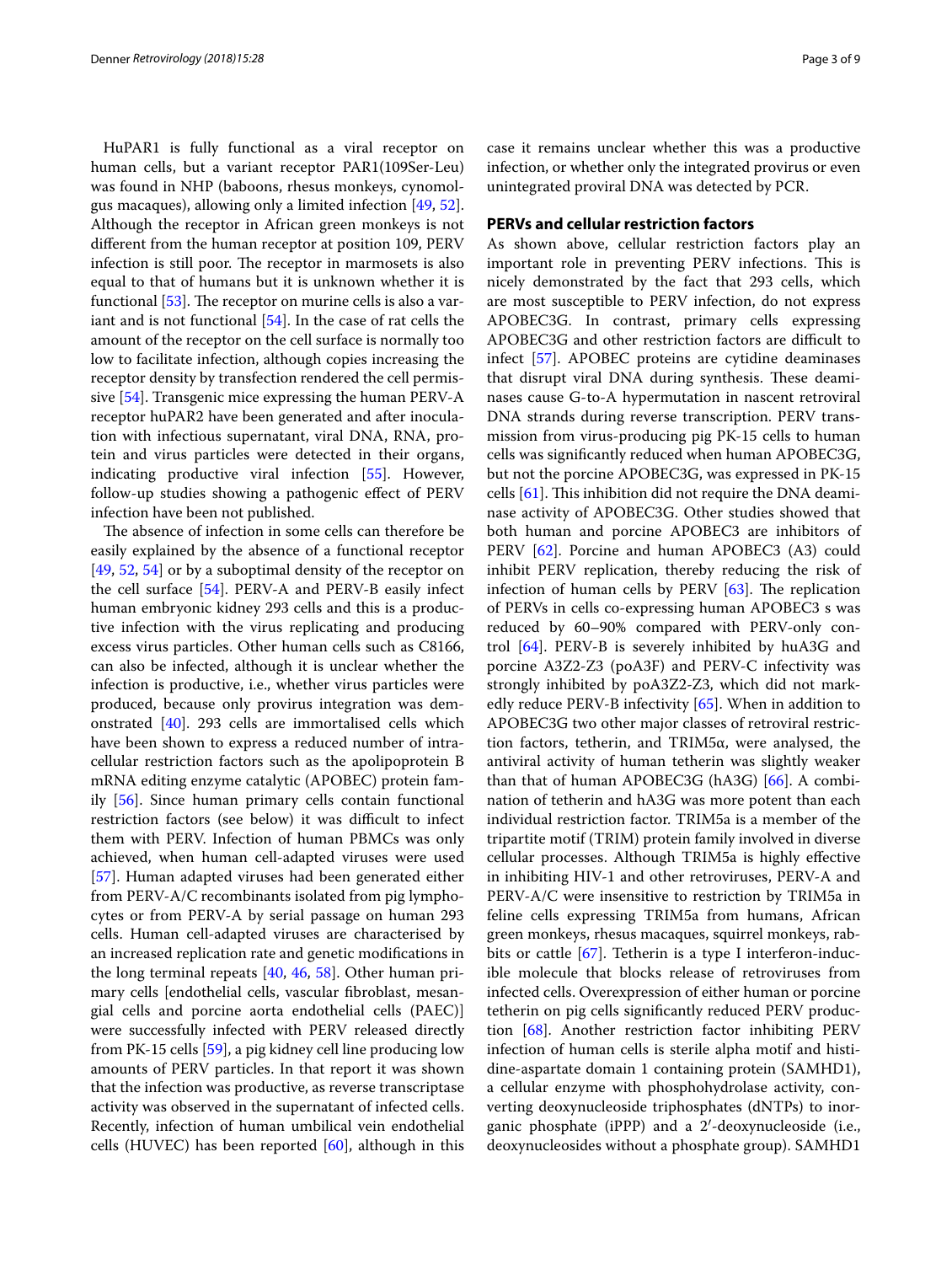depletes the pool of dNTPs available to a reverse transcriptase for viral cDNA synthesis and thus prevents viral replication [\[69\]](#page-7-14). SAMHD1 was shown to inhibit infection of primary human monocytes, monocyte-derived dendritic cells and monocyte-derived macrophages with a human-cell adapted PERV-A/C (Al-Shehabi, H., Fiebig, U. Denner, J., Bannert N., Hofmann, H., in preparation).

Recently novel cellular restriction factors implicated in HIV-1 replication have been described [[70\]](#page-7-15) and it has to be analysed whether these proteins or other factors still unknown may also inhibit PERV.

## **Absence of PERV transmission after inoculation of small laboratory animals and non‑human primates**

In order to establish an animal model system to study transmission and potential pathogenic efects, PERV infection experiments in small laboratory animals as well as in NHP were performed (Table [2](#page-3-0)) [\[39,](#page-6-31) [41](#page-6-40), [42,](#page-6-41) [71](#page-7-16)]. In all but one of these experiments the failure to detect viral genomes by PCR and the lack of PERV-specifc antibodies indicated that no infection has occurred. In agreement with the in vitro infection data (Table [1\)](#page-1-0), mice, rats and NHP could not be infected due to an incompatible receptor that only allows a limited infection or because of the low density of a functional viral receptor. The absence of antibodies in these experiments indicated that there was either no infection at all or an infection at a level insufficient to induce an antibody response. This supports the suggestion that either the virus load was too low to overcome intracellular restriction factors or that other mechanisms of innate immunity were predominantly involved in the prevention of infection. In only a single case was a transient infection observed in Guinea pigs, with provirus being detected in diferent organs but disappearing after 16 weeks [\[71](#page-7-16)]. Either tightly controlled suppression of virus replication or a potent host clearance mechanism against PERV may explain the reduced levels of viral DNA detected at later time points. The latter interpretation is supported by the durable humoral immunity observed in these animals during the timecourse of the experiment (16 weeks) [\[71](#page-7-16)].

## **Absence of PERV transmission in preclinical transplantations of diferent pig organs into non‑human primates**

In a recent review the setting and the results of seven preclinical trials involving 101 diferent non-human primates and transplanting pig hearts, kidneys, skin, islet cells and livers were analysed in detail (see [[28\]](#page-6-18)). None of the animals were infected with PERV. In the meantime, additional preclinical trials have been performed and analysed and these also show the absence of PERV transmission either by PCR or by Western blot analysis (Table [3\)](#page-4-0) [\[53](#page-6-37), [78–](#page-7-17)[82\]](#page-7-18). However, keeping in mind, that the PERV receptor in NHP is not fully functional and the infection of NHP cells in vitro is not productive, this lack of infection in vivo is not surprising.

<span id="page-3-0"></span>

|  |  |  | Table 2 PERV inoculation experiments into small animals and NHP |
|--|--|--|-----------------------------------------------------------------|
|--|--|--|-----------------------------------------------------------------|

| Recipient                                      | <b>Virus source</b>                                                                             | Immuno-suppression,<br>treatment                              | <b>PERV</b> testing |                    | <b>References</b>      |
|------------------------------------------------|-------------------------------------------------------------------------------------------------|---------------------------------------------------------------|---------------------|--------------------|------------------------|
|                                                |                                                                                                 |                                                               | <b>PCR</b> analysis | Antibody detection |                        |
| SCID mice <sup>a</sup>                         | Human cell-adapted PERV                                                                         | None                                                          | Negative            | nt                 | Irgang et al. [45]     |
|                                                | Transplantation of pig<br><b>PBMCs</b>                                                          | None                                                          | Negative            | nt                 | Kuddus et al. [72]     |
| Rats                                           | Supernatant PK-15 cells,<br>supernatant PERV-<br>infected 293 cells, human<br>cell-adapted PERV | Cyclosporine A, cobra<br>venom factor                         | Negative            | Negative           | Denner et al. [73]     |
| Mink                                           | Supernatant PERV-infected<br>293 cells, human cell-<br>adapted PERV                             | None                                                          | Negative            | Negative           | Specke et al. [39]     |
| Guinea pigs                                    | Supernatant PK-15 cells,<br>supernatant PERV-<br>infected 293 cells                             | None                                                          | Negative            | Negative           | Specke et al. [44]     |
|                                                | PFRV-NIH                                                                                        | None                                                          | Transient positive  | Positive           | Argaw et al. [71]      |
| Rhesus monkeys, pig-tailed<br>monkeys, baboons | Human cell-adapted PERV                                                                         | Cyclosporine A, everolimus<br>(RAD), methyl-predni-<br>solone | Negative            | Negative           | Specke et al. [41, 42] |

#### *Nt* not tested

<sup>a</sup> Reports showing that SCID mice were infected with PERV [[74,](#page-7-19) [75\]](#page-7-20) were the result of an artefact based on pseudotyping between PERV and endogenous murine retroviruses [\[76,](#page-7-21) [77\]](#page-7-22)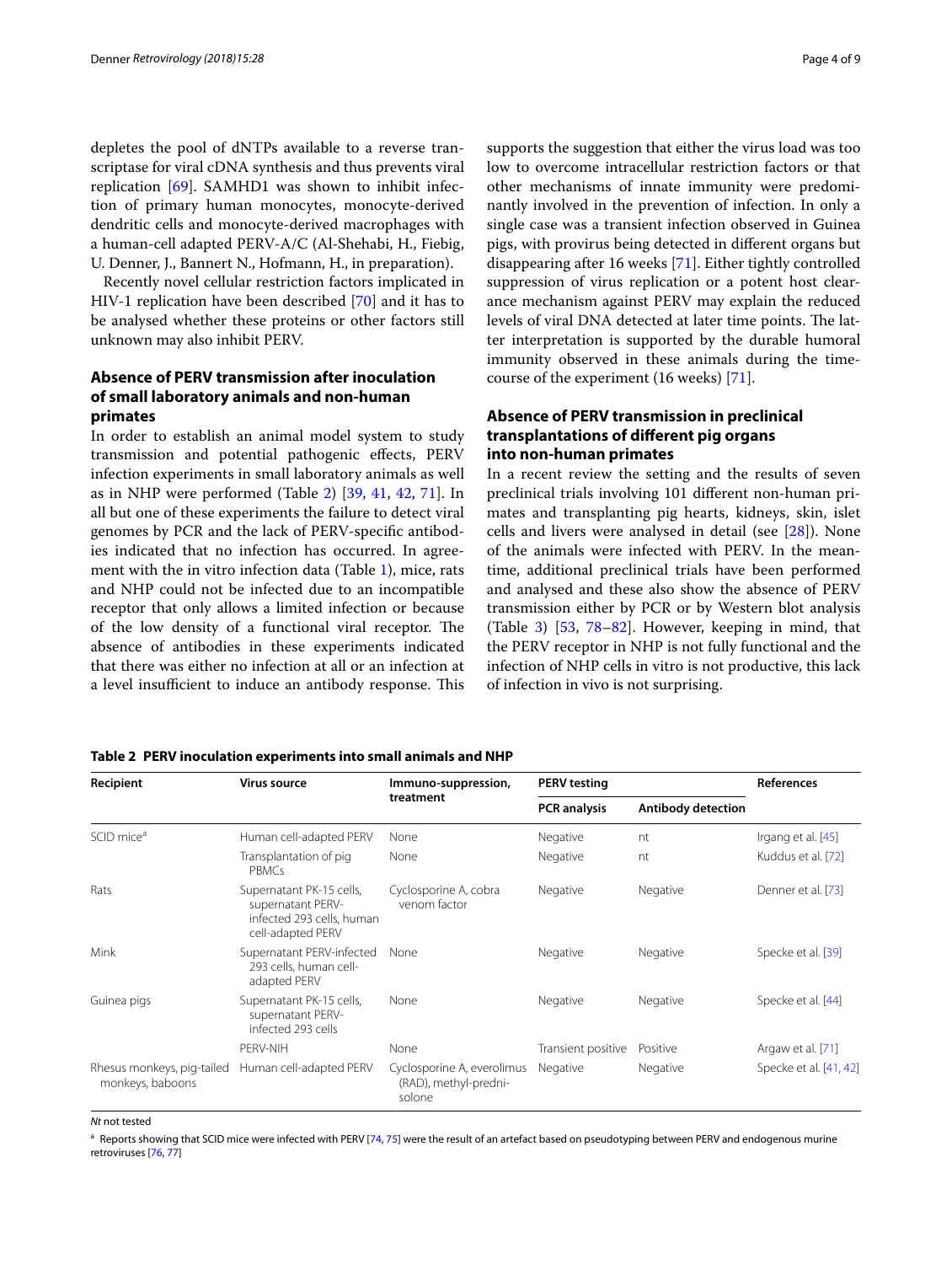| Morozov et al. [80]<br>Plotzki et al. [53]<br>Gazda et al. [81]<br>unpublished<br>Issa et al. [78]<br>Antibody detection<br>Negative<br>Negative<br>Negative<br>$\breve{\equiv}$<br>Micro-chimerism Nt<br>PCR analysis<br>Negative<br>Negative<br>Negative<br>Negative<br>nolate mofetil, methylpred-<br>CD40mAb, ATG, mycophe-<br>radiation, anti-thymocyte<br>FK506, anti-CD154mAb,<br>anti-CD2mAb, steroids,<br>globulin, cobra venom<br>Mycophenolate mofetil,<br>Cynomolgus monkeys (6) Agarose encapsulation<br>Anti-CD20mAb, anti-<br>encapsulation<br>Cynomolgus monkeys (8) Macrodevice<br>nisolone<br>factor<br>None<br>Marmosets (4)<br>Baboons (10)<br>Baboons (6)<br>Heterotopic heart, kidney,<br>Orthotopic heart<br>thymokidney<br>Islet cells<br>Islet cells<br>Islet cells<br>Large white x Yorkshire x lan-<br>Genetically modified German<br>German landrace expressing<br>white x landrace or minia-<br>Genetically modified large<br>landrace x large white<br>Göttingen minipigs<br>ture swine<br>INSLEA29Y<br>drace | Donor pigs | Transplant | Recipient (number) | Immuno-suppression, | PERV testing | References                        |
|---------------------------------------------------------------------------------------------------------------------------------------------------------------------------------------------------------------------------------------------------------------------------------------------------------------------------------------------------------------------------------------------------------------------------------------------------------------------------------------------------------------------------------------------------------------------------------------------------------------------------------------------------------------------------------------------------------------------------------------------------------------------------------------------------------------------------------------------------------------------------------------------------------------------------------------------------------------------------------------------------------------------------------------------|------------|------------|--------------------|---------------------|--------------|-----------------------------------|
|                                                                                                                                                                                                                                                                                                                                                                                                                                                                                                                                                                                                                                                                                                                                                                                                                                                                                                                                                                                                                                             |            |            |                    |                     |              |                                   |
|                                                                                                                                                                                                                                                                                                                                                                                                                                                                                                                                                                                                                                                                                                                                                                                                                                                                                                                                                                                                                                             |            |            |                    |                     |              |                                   |
|                                                                                                                                                                                                                                                                                                                                                                                                                                                                                                                                                                                                                                                                                                                                                                                                                                                                                                                                                                                                                                             |            |            |                    |                     |              | Morozov et al. [79], Denner et al |
|                                                                                                                                                                                                                                                                                                                                                                                                                                                                                                                                                                                                                                                                                                                                                                                                                                                                                                                                                                                                                                             |            |            |                    |                     |              |                                   |
|                                                                                                                                                                                                                                                                                                                                                                                                                                                                                                                                                                                                                                                                                                                                                                                                                                                                                                                                                                                                                                             |            |            |                    |                     |              |                                   |
|                                                                                                                                                                                                                                                                                                                                                                                                                                                                                                                                                                                                                                                                                                                                                                                                                                                                                                                                                                                                                                             |            |            |                    |                     |              |                                   |

<span id="page-4-0"></span>

| ֚֚֚֚֚֚֚֬֡֡֡֡֡֡                |
|-------------------------------|
|                               |
|                               |
|                               |
|                               |
|                               |
|                               |
|                               |
|                               |
|                               |
|                               |
|                               |
|                               |
|                               |
|                               |
|                               |
|                               |
|                               |
| ֡֡֡֡֡֡֡֡֡                     |
|                               |
|                               |
| ֚֚֚<br>֧֚֚֚֚֚֚֚֚֚֚֚֚֚֚֚֚֚֚֚֓֕ |
|                               |
|                               |
|                               |
|                               |
|                               |
|                               |
|                               |
|                               |
|                               |
|                               |
| $\frac{2}{5}$                 |
|                               |
|                               |
|                               |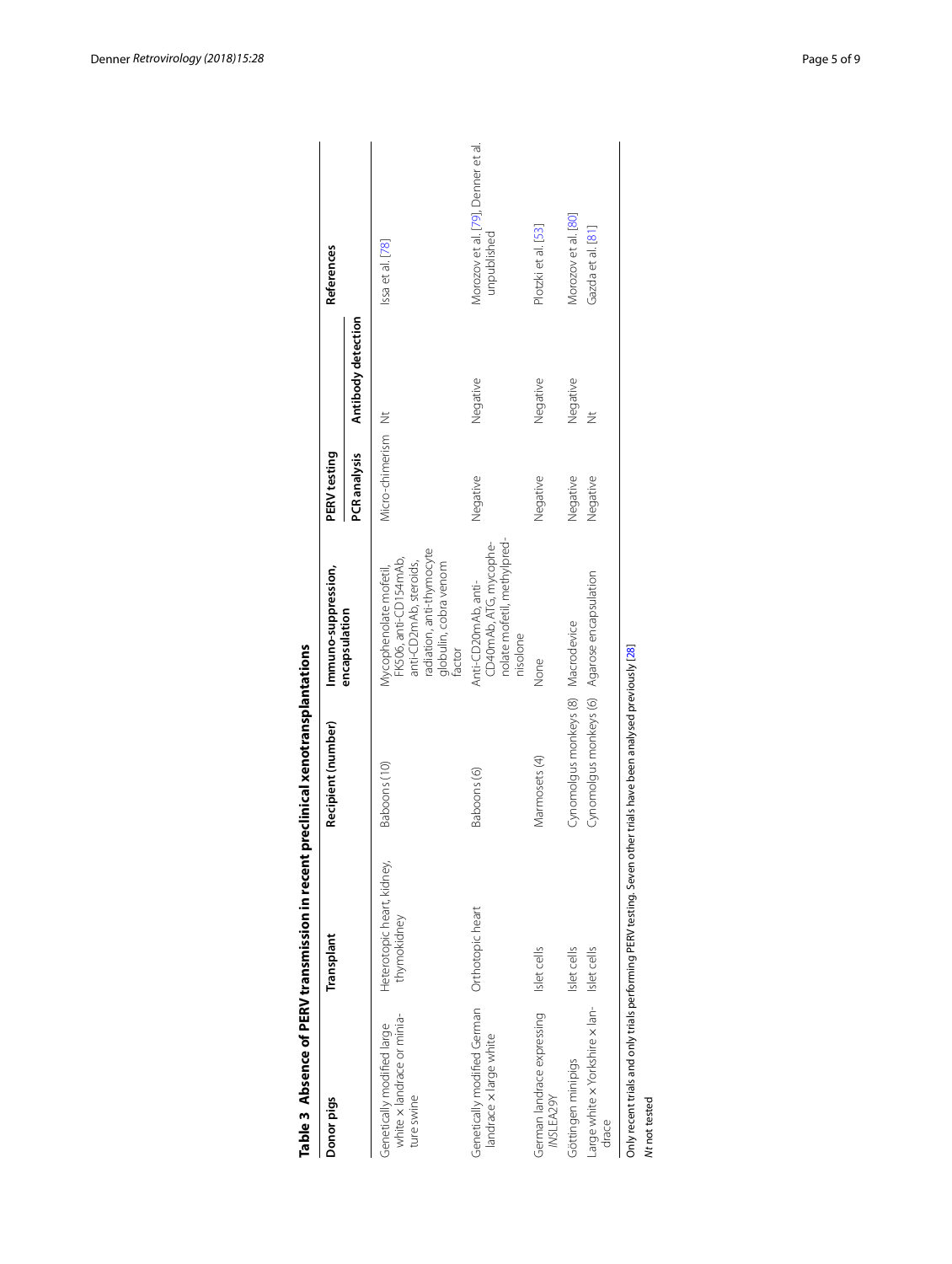# **Absence of PERV transmission in clinical transplantations to humans**

Several clinical trials have been performed in the past, transplanting islet cells for the treatment of diabetes, performing ex vivo perfusion using pig spleens or livers and transplanting neuronal cells (more than 200 cases, for review see [\[28](#page-6-18)]). PERV transmission has not been observed in any of the patients. However it is important to note, that in these trials no immunosuppression (or only a weak immunosuppression in the case of combined allogenic kidney and porcine islet cells transplantations [[82\]](#page-7-18)) was applied.

Recently, two clinical trials have been performed using pig islet cells to treat diabetes in humans in New Zealand and Argentina. In all cases a positive medical efect was observed [\[83](#page-7-28), [84\]](#page-7-29), and neither PERVs nor other porcine viruses under investigation were transmitted [\[85,](#page-7-30) [86](#page-7-31)]. Islet cells from Auckland island pigs were used for these studies. These animals were well characterised [[87\]](#page-7-32) and had been used in a prospective preclinical trial in cynomolgus monkeys during which PERV transmission was also not observed in this trial [\[88\]](#page-7-33). In addition, no pharmaceutical immunosuppression was applied because the islet cells were encapsulated. It has been shown that encapsulation prevents PERV release [[89\]](#page-7-34) and, furthermore, there is evidence that pig islet cells do not release PERV particles [\[90](#page-7-35)].

## **Conclusion and perspectives**

PERV transmission has not been observed in any of the many preclinical and clinical xenotransplantation trials performed so far, and not in any of the numerous experimental PERV infection experiments. Most of the clinical trials performed involved transplantations of pig cells, mainly encapsulated islet cells, in most cases without pharmaceutical immunosuppression. Due to the lack of functional PERV receptors in the NHP and small animal recipients, most of these experiments are not relevant for evaluating the potential risk to humans.

The risk posed by PERVs during xenotransplantation of pig tissues and organs is therefore difficult to evaluate based on these results. Transplanting vascularised large organs requires a strong immunosuppression, the organ cannot be encapsulated and usually cells of the blood and immune system will also be transmitted. Unfortunately, there is no way to defnitively and reliably assess the risk posed by PERV experimentally: only long-term follow up of actual xenotransplant recipients will provide the answer.

To prevent PERV transmission after xenotransplantation, a range of diferent strategies have been developed, including selection of PERV-C free animals to prevent recombination between PERV-A and PERV-C [[91,](#page-7-36) [92](#page-7-37)], selection of animals with a low expression of PERV-A and PERV-B [\[93](#page-7-38)], generation of transgenic pigs expressing a PERV-specifc small-interfering (si) RNA that reduces the expression of PERV [[94](#page-8-0)[–98](#page-8-1)], development of a vaccine based on neutralising antibodies against the envelope proteins of PERV [\[99–](#page-8-2)[102\]](#page-8-3) and fnally gene editing to inactivate all proviral copies in the genome using either a zinc fnger nuclease [[103\]](#page-8-4) or the CRISPR/Cas9 technology [[104](#page-8-5), [105\]](#page-8-6).

The successful generation of live piglets in which PERVs are inactivated using the CRISPR/Cas9 technology [[60\]](#page-7-5) will reduce the risk of PERV transmission to zero and raises the question of whether all donor pigs used for xenotransplantation should be derived from such a stock [[60,](#page-7-5) [106](#page-8-7)–[108\]](#page-8-8).

#### **Acknowledgements**

The author would like to thank Dr. S. Norley, Robert Koch Institute, for critical reading of the manuscript and a fruitful discussion.

#### **Competing interests**

The author declares that he has no competing interests.

#### **Availability of data and materials**

Not applicable.

# **Consent for publication**

Not applicable.

**Ethics approval and consent to participate** Not applicable.

#### **Funding**

The project was supported by the Deutsche Forschungsgemeinschaft, TRR127.

#### **Publisher's Note**

Springer Nature remains neutral with regard to jurisdictional claims in maps published and institutional afliations.

## Received: 24 January 2018 Accepted: 22 March 2018 Published online: 02 April 2018

## <span id="page-5-0"></span>**References**

- 1. Ekser B, Cooper DKC, Tector AJ. The need for xenotransplantation as a source of organs and cells for clinical transplantation. Int J Surg. 2015;23(Pt B):199–204.
- <span id="page-5-1"></span>2. <https://unos.org/data/>. Accessed 26 Mar 2018
- <span id="page-5-2"></span>3. [http://www.diabetes.org/diabetes-basics/statistics/.](http://www.diabetes.org/diabetes-basics/statistics/) Accessed 26 Mar 2018
- <span id="page-5-3"></span>4. Cooper DK, Satyananda V, Ekser B, van der Windt DJ, Hara H, Ezzelarab MB, Schuurman HJ. Progress in pig-to-non-human primate transplantation models (1998–2013): a comprehensive review of the literature. Xenotransplantation. 2014;21(5):397–419.
- <span id="page-5-4"></span>5. Denner J. Recent progress in xenotransplantation, with emphasis on virological safety. Ann Transplant. 2016;21:717–27.
- <span id="page-5-5"></span>Niemann H, Petersen B. The production of multi-transgenic pigs, update and perspectives for xenotransplantation. Transgen Res. 2016;25:361–74.
- <span id="page-5-6"></span>7. Klymiuk N, Aigner B, Brem G, Wolf E. Genetic modifcation of pigs as organ donors for xenotransplantation. Mol Reprod Dev. 2010;77:209–21.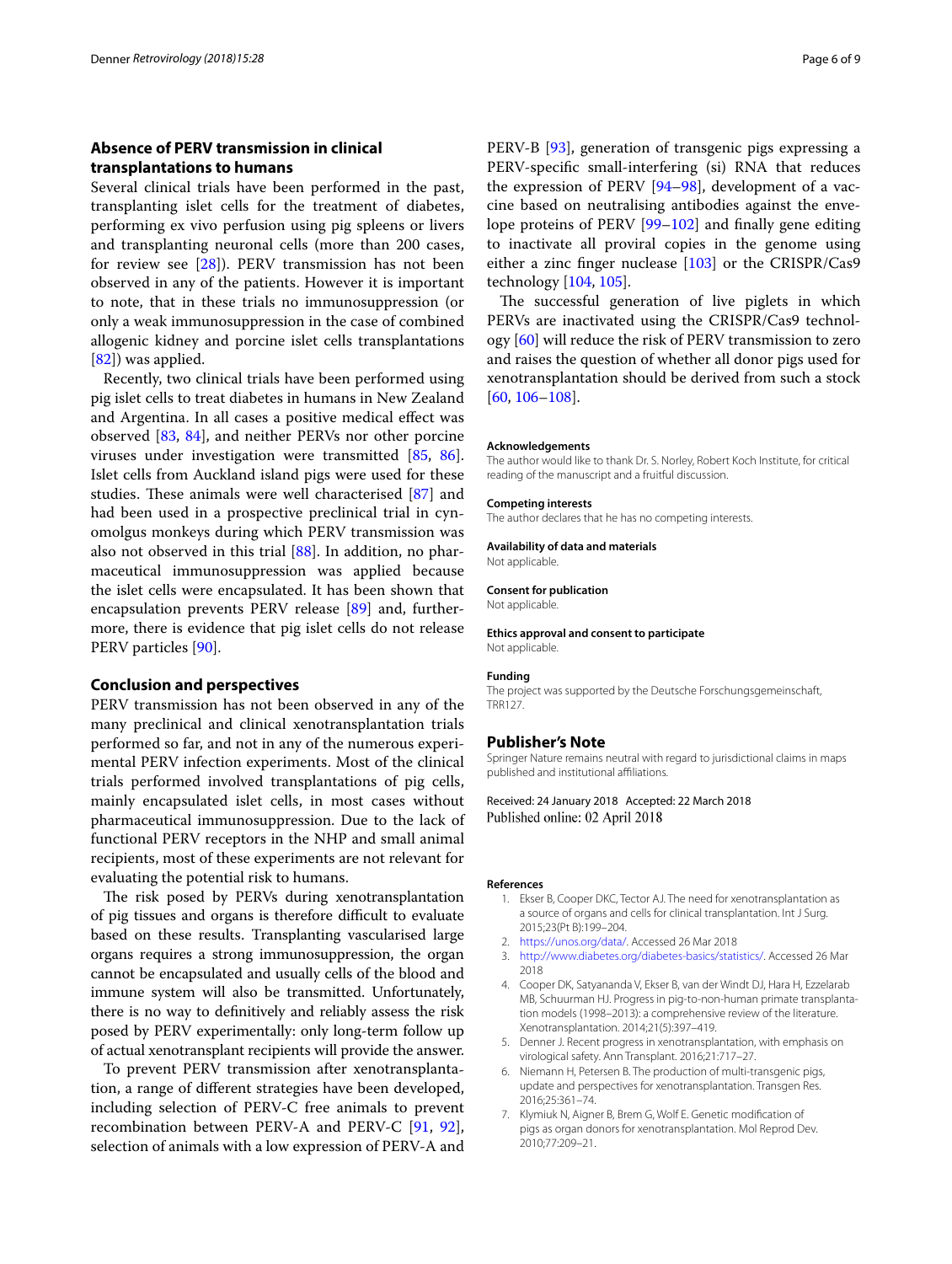- <span id="page-6-0"></span>8. Shin JS, Min BH, Kim JM, Kim JS, Yoon IH, Kim HJ, Kim YH, Jang JY, Kang HJ, Lim DG, Ha J, Kim SJ, Park CG. Failure of transplantation tolerance induction by autologous regulatory T cells in the pig-to-non-human primate islet xenotransplantation model. Xenotransplantation. 2016;23(4):300–9.
- <span id="page-6-1"></span>Mohiuddin MM, Singh AK, Corcoran PC, Thomas ML III, Clark T, Lewis BG, Hoyt RF, Eckhaus M, Pierson RN III, Belli AJ, Wolf E, Klymiuk N, Phelps C, Reimann KA, Ayares D, Horvath KA. Chimeric 2C10R4 anti-CD40 antibody therapy is critical for long-term survival of GTKO.hCD46.hTBM pig-to-primate cardiac xenograft. Nat Commun. 2016;7:11138.
- <span id="page-6-2"></span>10. Higginbotham L, Mathews D, Breeden CA, Song M, Farris AB 3rd, Larsen CP, Ford ML, Lutz AJ, Tector M, Newell KA, Tector AJ, Adams AB. Pretransplant antibody screening and anti-CD154 costimulation blockade promote long-term xenograft survival in a pig-to-primate kidney transplant model. Xenotransplantation. 2015;22(3):221–30.
- 11. Iwase H, Liu H, Wijkstrom M, Zhou H, Singh J, Hara H, Ezzelarab M, Long C, Klein E, Wagner R, Phelps C, Ayares D, Shapiro R, Humar A, Cooper DK. Pig kidney graft survival in a baboon for 136 days: longest life-supporting organ graft survival to date. Xenotransplantation. 2015;22(4):302–9.
- <span id="page-6-3"></span>12. Tanabe T, Watanabe H, Shah JA, Sahara H, Shimizu A, Nomura S, Asfour A, Danton M, Boyd L, Dardenne Meyers A, Ekanayake-Alper DK, Sachs DH, Yamada K. Role of intrinsic (graft) versus extrinsic (host) factors in the growth of transplanted organs following allogeneic and xenogeneic transplantation. Am J Transplant. 2017. [https://doi.org/10.1111/](https://doi.org/10.1111/ajt.14210) [ajt.14210](https://doi.org/10.1111/ajt.14210).
- <span id="page-6-4"></span>13. [http://www.sciencemag.org/news/2017/09/scientists-grow-bullish](http://www.sciencemag.org/news/2017/09/scientists-grow-bullish-pig-human-transplants)[pig-human-transplants.](http://www.sciencemag.org/news/2017/09/scientists-grow-bullish-pig-human-transplants) [https://doi.org/10.1126/science.aaq0311.](https://doi.org/10.1126/science.aaq0311) Accessed 26 Mar 2018
- <span id="page-6-5"></span>14. Mueller NJ, Fishman JA. Herpesvirus infections in xenotransplantation: pathogenesis and approaches. Xenotransplantation. 2004;11(6):486–90.
- <span id="page-6-6"></span>15. Denner J. Xenotransplantation and porcine cytomegalovirus. Xenotransplantation. 2015;22:329–35.
- <span id="page-6-7"></span>16. Widén F. Hepatitis E as a zoonosis. Adv Exp Med Biol. 2016;948:61–71.
- <span id="page-6-8"></span>17. Denner J. Xenotransplantation and hepatitis E virus. Xenotransplantation. 2015;22(3):167–73.
- <span id="page-6-9"></span>18. Denner J, Mueller NJ. Preventing transfer of infectious agents. Int J Surg. 2015;23:306–11.
- <span id="page-6-10"></span>19. Meng XJ. Emerging and re-emerging swine viruses. Transbound Emerg Dis. 2012;59(Suppl 1):85–102.
- <span id="page-6-11"></span>20. Finsterbusch T, Mankertz A. Porcine circoviruses—small but powerful. Virus Res. 2009;143(2):177–83.
- <span id="page-6-12"></span>21. Denner J, Mankertz A. Porcine circoviruses and xenotransplantation. Viruses. 2017;20(9):4.
- <span id="page-6-13"></span>22. Denner J. The porcine virome and xenotransplantation. Virol J. 2017;14(1):17.
- <span id="page-6-14"></span>23. Yamada K, Tasaki M, Sekijima M, Wilkinson RA, Villani V, Moran SG, et al. Porcine cytomegalovirus infection is associated with early rejection of kidney grafts in a pig to baboon xenotransplantation model. Transplantation. 2014;98:411–7.
- <span id="page-6-15"></span>Sekijima M, Waki S, Sahara H, Tasaki M, Wilkinson RA, Villani V, et al. Results of life-supporting galactosyltransferase knockout kidneys in cynomolgus monkeys using two diferent sources of galactosyltransferase knockout swine. Transplantation. 2014;98:419–4126.
- <span id="page-6-16"></span>25. Fishman JA, Patience C. Xenotransplantation, infectious risk revisited. Am J Transplant. 2004;4:1383–90.
- 26. Wilson CA. Porcine endogenous retroviruses and xenotransplantation. Cell Mol Life Sci. 2008;65(21):3399–412.
- <span id="page-6-17"></span>27. Scobie L, Takeuchi Y. Porcine endogenous retrovirus and other viruses in xenotransplantation. Curr Opin Organ Transplant. 2009;14(2):175–9.
- <span id="page-6-18"></span>28. Denner J, Tönjes RR. Infection barriers to successful xenotransplantation focusing on porcine endogenous retroviruses. Clin Microbiol Rev. 2012;25(2):318–43.
- <span id="page-6-19"></span>29. Patience C, Switzer WM, Takeuchi Y, Grifths DJ, Goward ME, Heneine W, Stoye JP, Weiss RA. Multiple groups of novel retroviral genomes in pigs and related species. J Virol. 2001;75(6):2771–5.
- <span id="page-6-20"></span>30. Ericsson T, Oldmixon B, Blomberg J, Rosa M, Patience C, Andersson G. Identifcation of novel porcine endogenous betaretrovirus sequences in miniature swine. J Virol. 2001;75(6):2765–70.
- <span id="page-6-21"></span>31. Rosenberg N, Jolicoeur P. Retroviral pathogenesis. In: Coffin JM, Hughes SH, Varmus HE, editors. Retroviruses, chapter 10. Cold Spring Harbor: Cold Spring Harbor Laboratory Press; 1997.
- 32. Hartmann K. Clinical aspects of feline retroviruses: a review. Viruses. 2012;4(11):2684–710.
- <span id="page-6-22"></span>33. Denner J, Young PR. Koala retroviruses: characterization and impact on the life of koalas. Retrovirology. 2013;10:108.
- <span id="page-6-23"></span>34. Patience C, Takeuchi Y, Weiss RA. Infection of human cells by an endogenous retrovirus of pigs. Nat Med. 1997;3:282–6.
- <span id="page-6-32"></span>35. Specke V, Rubant S, Denner J. Productive infection of human primary cells and cell lines with porcine endogenous retroviruses. Virology. 2001;285(2):177–80.
- 36. Wilson CA, Wong S, Muller J, Davidson CE, Rose TM, Burd P. Type C retrovirus released from porcine primary peripheral blood mononuclear cells infects human cells. J Virol. 1998;72(4):3082–7.
- <span id="page-6-33"></span>37. Blusch JH, Patience C, Takeuchi Y, Templin C, Roos C, Von Der Helm K, Steinhoff G, Martin U. Infection of nonhuman primate cells by pig endogenous retrovirus. J Virol. 2000;74(16):7687–90.
- <span id="page-6-34"></span>38. Takeuchi Y, Patience C, Magre S, Weiss RA, Banerjee PT, Le Tissier P, Stoye JP. Host range and interference studies of three classes of pig endogenous retrovirus. J Virol. 1998;72(12):9986–91.
- <span id="page-6-31"></span>39. Specke V, Plesker R, Coulibaly C, Boller K, Denner J. Productive infection of a mink cell line with porcine endogenous retroviruses (PERVs) but lack of transmission to minks in vivo. Arch Virol. 2002;147(2):305–19.
- <span id="page-6-39"></span>40. Karlas A, Irgang M, Votteler J, Specke V, Ozel M, Kurth R, Denner J. Characterisation of a human cell-adapted porcine endogenous retrovirus PERV-A/C. Ann Transplant. 2010;15(2):45–54.
- <span id="page-6-40"></span>41. Specke V, Schuurman HJ, Plesker R, Coulibaly C, Ozel M, Langford G, Kurth R, Denner J. Virus safety in xenotransplantation: frst exploratory in vivo studies in small laboratory animals and non-human primates. Transpl Immunol. 2002;9(2–4):281–8.
- <span id="page-6-41"></span>42. Specke V, Plesker R, Wood J, Coulibaly C, Suling K, Patience C, Kurth R, Schuurman HJ, Denner J. No in vivo infection of triple immunosuppressed non-human primates after inoculation with high titers of porcine endogenous retroviruses. Xenotransplantation. 2009;16(1):34–44.
- <span id="page-6-27"></span>43. Ritzhaupt A, Van Der Laan LJ, Salomon DR, Wilson CA. Porcine endogenous retrovirus infects but does not replicate in nonhuman primate primary cells and cell lines. J Virol. 2002;76(22):11312–20.
- <span id="page-6-35"></span>44. Specke V, Tacke SJ, Boller K, Schwendemann J, Denner J. Porcine endogenous retroviruses: in vitro host range and attempts to establish small animal models. J Gen Virol. 2001;82(Pt 4):837–44.
- <span id="page-6-42"></span>45. Irgang M, Karlas A, Laue C, Specke V, Tacke SJ, Kurth R, Schrezenmeir J, Denner J. Porcine endogenous retroviruses PERV-A and PERV-B infect neither mouse cells in vitro nor SCID mice in vivo. Intervirology. 2005;48(2–3):167–73.
- <span id="page-6-24"></span>46. Wilson CA, Wong S, VanBrocklin M, Federspiel MJ. Extended analysis of the in vitro tropism of porcine endogenous retrovirus. J Virol. 2000;74(1):49–56.
- <span id="page-6-25"></span>47. Denner J. How active are porcine endogenous retroviruses (PERVs)? Viruses. 2016;8(8):215.<https://doi.org/10.3390/v8080215>.
- <span id="page-6-26"></span>48. Denner J. Recombinant porcine endogenous retroviruses (PERV-A/C): a new risk for xenotransplantation? Arch Virol. 2008;153(8):1421–6.
- <span id="page-6-28"></span>49. Ericsson TA, Takeuchi Y, Templin C, Quinn G, Farhadian SF, Wood JC, Oldmixon BA, Suling KM, Ishii JK, Kitagawa Y, Miyazawa T, Salomon DR, Weiss RA, Patience C. Identifcation of receptors for pig endogenous retrovirus. Proc Natl Acad Sci USA. 2003;100(11):6759–64.
- <span id="page-6-29"></span>50. Yonezawa A, Inui K. Novel ribofavin transporter family RFVT/SLC52: identifcation, nomenclature, functional characterization and genetic diseases of RFVT/SLC52. Mol Asp Med. 2013;34(2–3):693–701.
- <span id="page-6-30"></span>51. Colon-Moran W, Argaw T, Wilson CA. Three cysteine residues of SLC52A1, a receptor for the porcine endogenous retrovirus-A (PERV-A), play a critical role in cell surface expression and infectivity. Virology. 2017;507:140–50.
- <span id="page-6-36"></span>52. Mattiuzzo G, Takeuchi Y. Suboptimal porcine endogenous retrovirus infection in non-human primate cells: implication for preclinical xenotransplantation. PLoS ONE. 2010;5(10):e13203.
- <span id="page-6-37"></span>53. Plotzki E, Wolf-van Buerck L, Knauf Y, Becker T, Maetz-Rensing K, Schuster M, Baehr A, Klymiuk N, Wolf E, Seissler J, Denner J. Virus safety of islet cell transplantation from transgenic pigs to marmosets. Virus Res. 2015;204:95–102.
- <span id="page-6-38"></span>54. Mattiuzzo G, Matouskova M, Takeuchi Y. Diferential resistance to cell entry by porcine endogenous retrovirus subgroup A in rodent species. Retrovirology. 2007;4:93.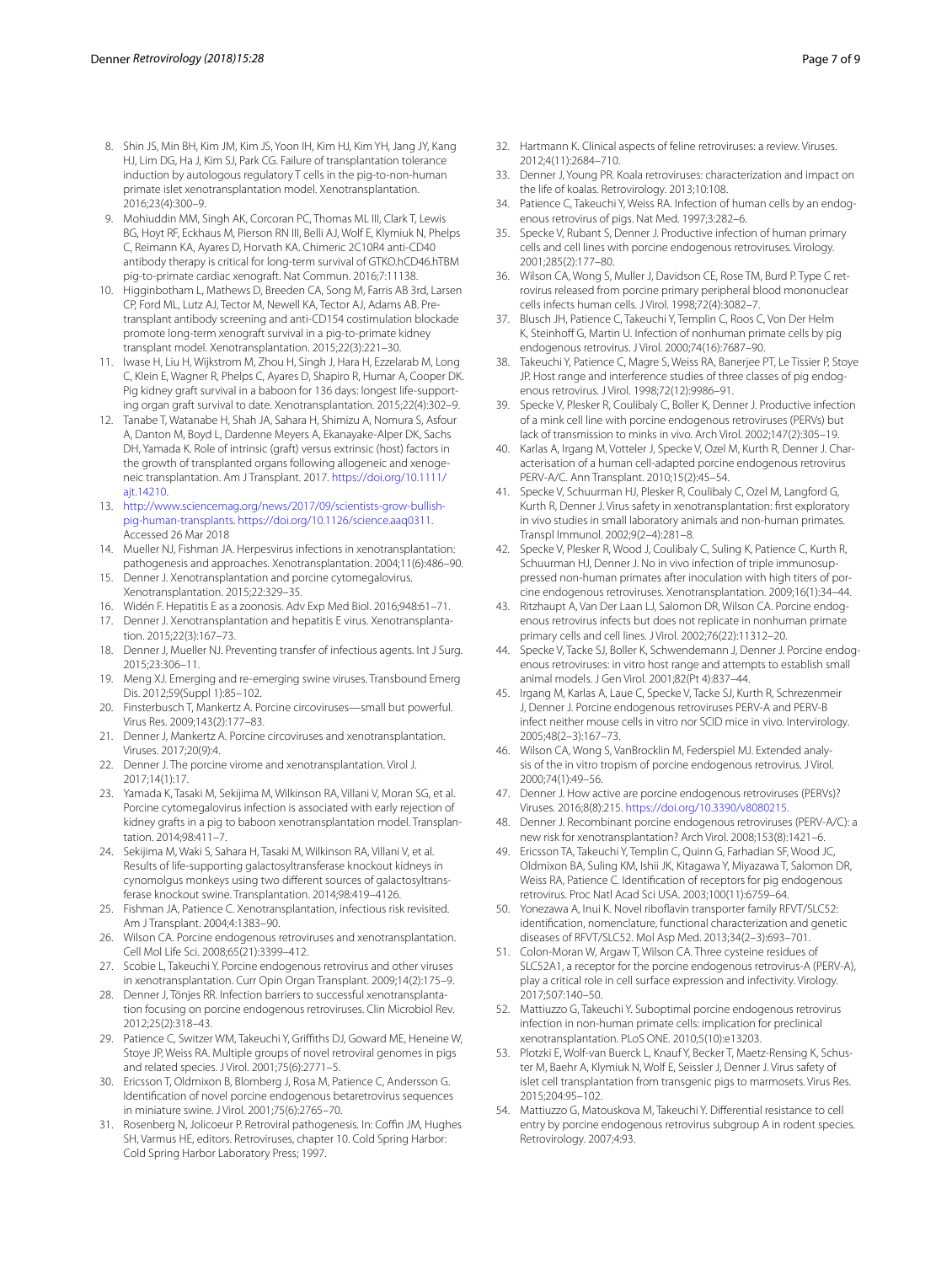- <span id="page-7-0"></span>55. Martina Y, Marcucci KT, Cherqui S, Szabo A, Drysdale T, Srinivisan U, Wilson CA, Patience C, Salomon DR. Mice transgenic for a human porcine endogenous retrovirus receptor are susceptible to productive viral infection. J Virol. 2006;80(7):3135–46.
- <span id="page-7-1"></span>56. Piroozmand A, Yamamoto Y, Khamsri B, Fujita M, Uchiyama T, Adachi A. Generation and characterization of APOBEC3G-positive 293T cells for HIV-1 Vif study. J Med Invest. 2007;54(1–2):154–8.
- <span id="page-7-2"></span>57. Denner J. Porcine endogenous retrovirus infection of human peripheral blood mononuclear cells. Xenotransplantation. 2015;22(2):151–2.
- <span id="page-7-3"></span>58. Denner J, Specke V, Thiesen U, Karlas A, Kurth R. Genetic alterations of the long terminal repeat of an ecotropic porcine endogenous retrovirus during passage in human cells. Virology. 2003;314(1):125–33.
- <span id="page-7-4"></span>59. Martin U, Winkler ME, Id M, Radeke H, Arseniev L, Takeuchi Y, Simon AR, Patience C, Haverich A, Steinhoff G. Productive infection of primary human endothelial cells by pig endogenous retrovirus (PERV). Xenotransplantation. 2000;7(2):138–42.
- <span id="page-7-5"></span>60. Güell M, Niu D, Kan Y, George H, Wang T, Lee IH, Wang G, Church G, Yang L. PERV inactivation is necessary to guarantee absence of pig-topatient PERVs transmission in xenotransplantation. Xenotransplantation. 2017. [https://doi.org/10.1111/xen.12366.](https://doi.org/10.1111/xen.12366)
- <span id="page-7-6"></span>61. Jónsson SR, LaRue RS, Stenglein MD, Fahrenkrug SC, Andrésdóttir V, Harris RS. The restriction of zoonotic PERV transmission by human APOBEC3G. PLoS ONE. 2007;2(9):e893.
- <span id="page-7-7"></span>62. Dörrschuck E, Münk C, Tönjes RR. APOBEC3 proteins and porcine endogenous retroviruses. Transplant Proc. 2008;40(4):959–61.
- <span id="page-7-8"></span>63. Dörrschuck E, Fischer N, Bravo IG, Hanschmann KM, Kuiper H, Spötter A, Möller R, Cichutek K, Münk C, Tönjes RR. Restriction of porcine endogenous retrovirus by porcine APOBEC3 cytidine deaminases. J Virol. 2011;85(8):3842–57.
- <span id="page-7-9"></span>64. Lee J, Choi JY, Lee HJ, Kim KC, Choi BS, Oh YK, Kim YB. Repression of porcine endogenous retrovirus infection by human APOBEC3 proteins. Biochem Biophys Res Commun. 2011;407(1):266–70.
- <span id="page-7-10"></span>65. Park SH, Kim JH, Jung YT. Diferential sensitivity of porcine endogenous retrovirus to APOBEC3-mediated inhibition. Arch Virol. 2015;160(8):1901–8.
- <span id="page-7-11"></span>66. Bae EH, Jung YT. Comparison of the efects of retroviral restriction factors involved in resistance to porcine endogenous retrovirus. J Microbiol Biotechnol. 2014;24(4):577–83.
- <span id="page-7-12"></span>67. Wood A, Webb BL, Bartosch B, Schaller T, Takeuchi Y, Towers GJ. Porcine endogenous retroviruses PERV A and A/C recombinant are insensitive to a range of divergent mammalian TRIM5alpha proteins including human TRIM5alpha. J Gen Virol. 2009;90(Pt 3):702–9.
- <span id="page-7-13"></span>68. Mattiuzzo G, Ivol S, Takeuchi Y. Regulation of porcine endogenous retrovirus release by porcine and human tetherins. J Virol. 2010;84(5):2618–22.
- <span id="page-7-14"></span>69. Goldstone DC, Ennis-Adeniran V, Hedden JJ, Groom HC, Rice GI, Christodoulou E, Walker PA, Kelly G, Haire LF, Yap MW, de Carvalho LP, Stoye JP, Crow YJ, Taylor IA, Webb M. HIV-1 restriction factor SAMHD1 is a deoxynucleoside triphosphate triphosphohydrolase. Nature. 2011;480(7377):379–82.
- <span id="page-7-15"></span>70. Ghimire D, Rai M, Gaur R. Novel host restriction factors implicated in HIV-1 replication. J Gen Virol. 2018. [https://doi.org/10.1099/](https://doi.org/10.1099/jgv.0.001026) [jgv.0.001026](https://doi.org/10.1099/jgv.0.001026).
- <span id="page-7-16"></span>71. Argaw T, Colon-Moran W, Wilson CA. Limited infection without evidence of replication by porcine endogenous retrovirus in guinea pigs. J Gen Virol. 2004;85(Pt 1):15–9.
- <span id="page-7-23"></span>72. Kuddus RH, Metes DM, Nalesnik MA, Logar AJ, Rao AS, Fung JJ. Porcine cell microchimerism but lack of productive porcine endogenous retrovirus (PERV) infection in naive and humanized SCID-beige mice treated with porcine peripheral blood mononuclear cells. Transpl Immunol. 2004;13(1):15–24.
- <span id="page-7-24"></span>73. Denner J, Specke V, Karlas A, Chodnevskaja I, Meyer T, Moskalenko V, Kurth R, Ulrichs K. No transmission of porcine endogenous retroviruses (PERVs) in a long-term pig to rat xenotransplantation model and no infection of immunosuppressed rats. Ann Transplant. 2008;13(1):20–31.
- <span id="page-7-19"></span>74. van der Laan LJ, Lockey C, Grifeth BC, Frasier FS, Wilson CA, Onions DE, Hering BJ, Long Z, Otto E, Torbett BE, Salomon DR. Infection by porcine endogenous retrovirus after islet xenotransplantation in SCID mice. Nature. 2000;407(6800):90–4.
- <span id="page-7-20"></span>75. Deng YM, Tuch BE, Rawlinson WD. Transmission of porcine endogenous retroviruses in severe combined immunodefcient mice
- <span id="page-7-21"></span>76. Yang YG, Wood JC, Lan P, Wilkinson RA, Sykes M, Fishman JA, Patience C. Mouse retrovirus mediates porcine endogenous retrovirus transmission into human cells in long-term human-porcine chimeric mice. J Clin Invest. 2004;114(5):695–700.
- <span id="page-7-22"></span>77. Martina Y, Kurian S, Cherqui S, Evanoff G, Wilson C, Salomon DR. Pseudotyping of porcine endogenous retrovirus by xenotropic murine leukemia virus in a pig islet xenotransplantation model. Am J Transplant. 2005;5(8):1837–47.
- <span id="page-7-17"></span>78. Issa NC, Wilkinson RA, Griesemer A, Cooper DK, Yamada K, Sachs DH, Fishman JA. Absence of replication of porcine endogenous retrovirus and porcine lymphotropic herpesvirus type 1 with prolonged pig cell microchimerism after pig-to-baboon xenotransplantation. J Virol. 2008;82(24):12441–8.
- <span id="page-7-25"></span>79. Morozov VA, Abicht JM, Reichart B, Mayr T, Guethoff S, Denner J. Active replication of porcine cytomegalovirus (PCMV) following transplantation of a pig heart into a baboon despite undetected virus in the donor pig. Ann Virol Res. 2016;2(3):1018.
- <span id="page-7-26"></span>80. Morozov VA, Ludwig S, Ludwig B, Rotem A, Barkai U, Bornstein SR, Denner J. Islet cell transplantation from Göttingen minipigs to cynomolgus monkeys: analysis of virus safety. Xenotransplantation. 2016;23(4):320–7.
- <span id="page-7-27"></span>81. Gazda LS, Collins J, Lovatt A, Holdcraft RW, Morin MJ, Galbraith D, Graham M, Laramore MA, Maclean C, Black J, Milne EW, Marthaler DG, Vinerean HV, Michalak MM, Hoffer D, Richter S, Hall RD, Smith BH. A comprehensive microbiological safety approach for agarose encapsulated porcine islets intended for clinical trials. Xenotransplantation. 2016;23(6):444–63.
- <span id="page-7-18"></span>82. Groth CG, Korsgren O, Tibell A, Tollemar J, Möller E, Bolinder J, Ostman J, Reinholt FP, Hellerström C, Andersson A. Transplantation of porcine fetal pancreas to diabetic patients. Lancet. 1994;344(8934):1402–4.
- <span id="page-7-28"></span>83. Matsumoto S, Abalovich A, Wechsler C, Wynyard S, Elliott RB. Clinical beneft of islet xenotransplantation for the treatment of type 1 diabetes. EBioMedicine. 2016;12:255–62.
- <span id="page-7-29"></span>84. Cooper DK, Matsumoto S, Abalovich A, Itoh T, Mourad NI, Gianello PR, Wolf E, Cozzi E. Progress in clinical encapsulated islet xenotransplantation. Transplantation. 2016;100(11):2301–8.
- <span id="page-7-30"></span>85. Wynyard S, Nathu D, Garkavenko O, Denner J, Elliott R. Microbiological safety of the frst clinical pig islet xenotransplantation trial in New Zealand. Xenotransplantation. 2014;21(4):309–23.
- <span id="page-7-31"></span>86. Morozov VA, Wynyard S, Matsumoto S, Abalovich A, Denner J, Elliott R. No PERV transmission during a clinical trial of pig islet cell transplantation. Virus Res. 2017;227:34–40.
- <span id="page-7-32"></span>87. Garkavenko O, Wynyard S, Nathu D, Simond D, Muzina M, Muzina Z, Scobie L, Hector RD, Croxson MC, Tan P, Elliott BR. Porcine endogenous retrovirus (PERV) and its transmission characteristics: a study of the New Zealand designated pathogen-free herd. Cell Transplant. 2008;17(12):1381–8.
- <span id="page-7-33"></span>88. Garkavenko O, Dieckhoff B, Wynyard S, Denner J, Elliott RB, Tan PL, Croxson MC. Absence of transmission of potentially xenotic viruses in a prospective pig to primate islet xenotransplantation study. J Med Virol. 2008;80(11):2046–52.
- <span id="page-7-34"></span>89. Petersen P, Lembert N, Zschocke P, Stenglein S, Planck H, Ammon HP, Becker HD. Hydroxymethylated polysulphone for islet macroencapsulation allows rapid difusion of insulin but retains PERV. Transplant Proc. 2002;34:194–5.
- <span id="page-7-35"></span>90. Irgang M, Laue C, Velten F, Kurth R, Schrezenmeier J, Denner J. No evidence for PERV release by islet cells from German landrace pigs. Ann Transplant. 2008;13(4):59–66.
- <span id="page-7-36"></span>91. Kaulitz D, Mihica D, Adlhoch C, Semaan M, Denner J. Improved pig donor screening including newly identifed variants of porcine endogenous retrovirus-C (PERV-C). Arch Virol. 2013;158(2):341–8.
- <span id="page-7-37"></span>92. Kaulitz D, Mihica D, Dorna J, Costa MR, Petersen B, Niemann H, Tönjes RR, Denner J. Development of sensitive methods for detection of porcine endogenous retrovirus-C (PERV-C) in the genome of pigs. J Virol Methods. 2011;175(1):60–5.
- <span id="page-7-38"></span>93. Dieckhoff B, Kessler B, Jobst D, Kues W, Petersen B, Pfeifer A, Kurth R, Niemann H, Wolf E, Denner J. Distribution and expression of porcine endogenous retroviruses in multi-transgenic pigs generated for xenotransplantation. Xenotransplantation. 2009;16(2):64–73.